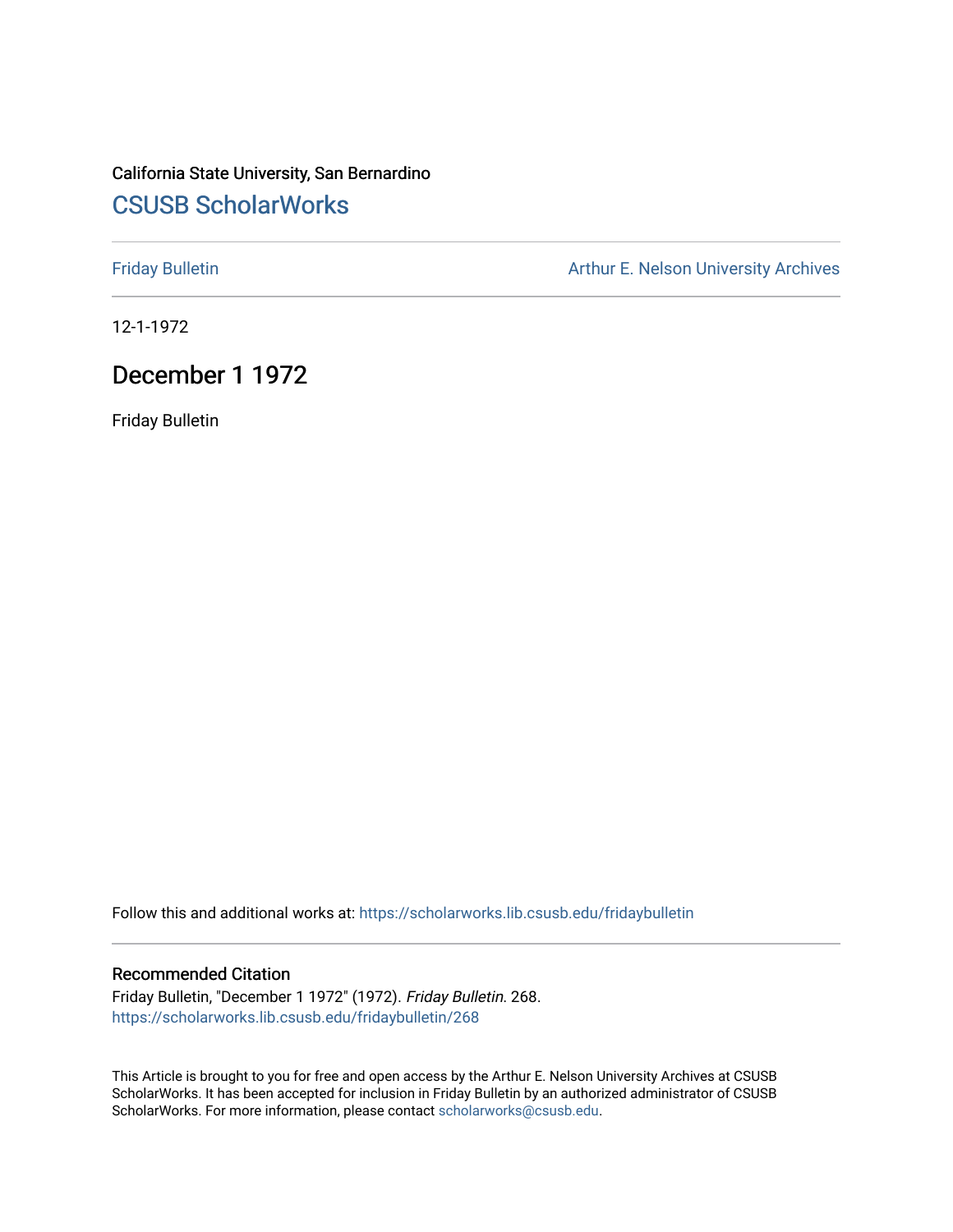### **" CALIFORNIA STATE COLLEGE. D**<sub>E</sub>U .. - 1972 **SAN BERNARDINO**

# $The$  **BULLETIN**

**December 1, 1972** 

**V** 

Cali College

**1973-74 FACULTY Four faculty members have been granted leaves LEAVES ANNOUNCED for the 1973-74 academic year. President John M. Pfau has announced.** 

**Alfred Egge (Biology) will be on Sabbatical leave during the Fall, 1973,Quarter to complete some research dealing with neuroendocrine mechanisms controlling thyroid secretions in selected species of birds. This research will be in collaboration with Dr. Robert Chiasson from the University of Arizona. Dr. Egge will divide his time between the Arizona and CSCSB campuses.** 

**John Hafstrom (Mathematics) will spend the Winter and Spring quarters of 1974 writing a calculus text while on Sabbatical leave.** 

**E. Clark Mayo (English) has been granted a Sabbatical for the 1973-74 academic year, during which he will write a book on fantasy. In addition to the study of the relationship of fantasy to the human imagination, he will analyze the writings of Kurt Vonnegut, John Barth and J.R.R. Tolkien.** 

**Robert Smith (History) will be on leave to complete research on the iron mining industry of Wisconsin and upper Michigan and finish writing his second book on iron mining of the Northern United States,** 

**\* \* \*** 

**STUDENT ADVISEMENT With two weeks remaining in the Fall- Quarter, FOR WINTER TERM TO which ends officially December 15, academic BE HELD NEXT WEEK advisement for students for the Winter Term is scheduled for next week, December 4 through 8,** 

**Registration packets may be obtained during advisement at the Office of Admissions and Records. Students should check with their school or department offices to be assigned an advisor and pick up folders.** 

*ie \* -k*  **LUNCH, SNACK AREA UNDER Remodeling of the atrium in the Student** 

**CONSTRUCTION IN SS BLDG. Services Building is under construction and should be completed within two months, according to Joseph Thomas, Vice President for Administration.** 

**The converted atrium will serve as a lunch and snack area for (Continued on Page 2)**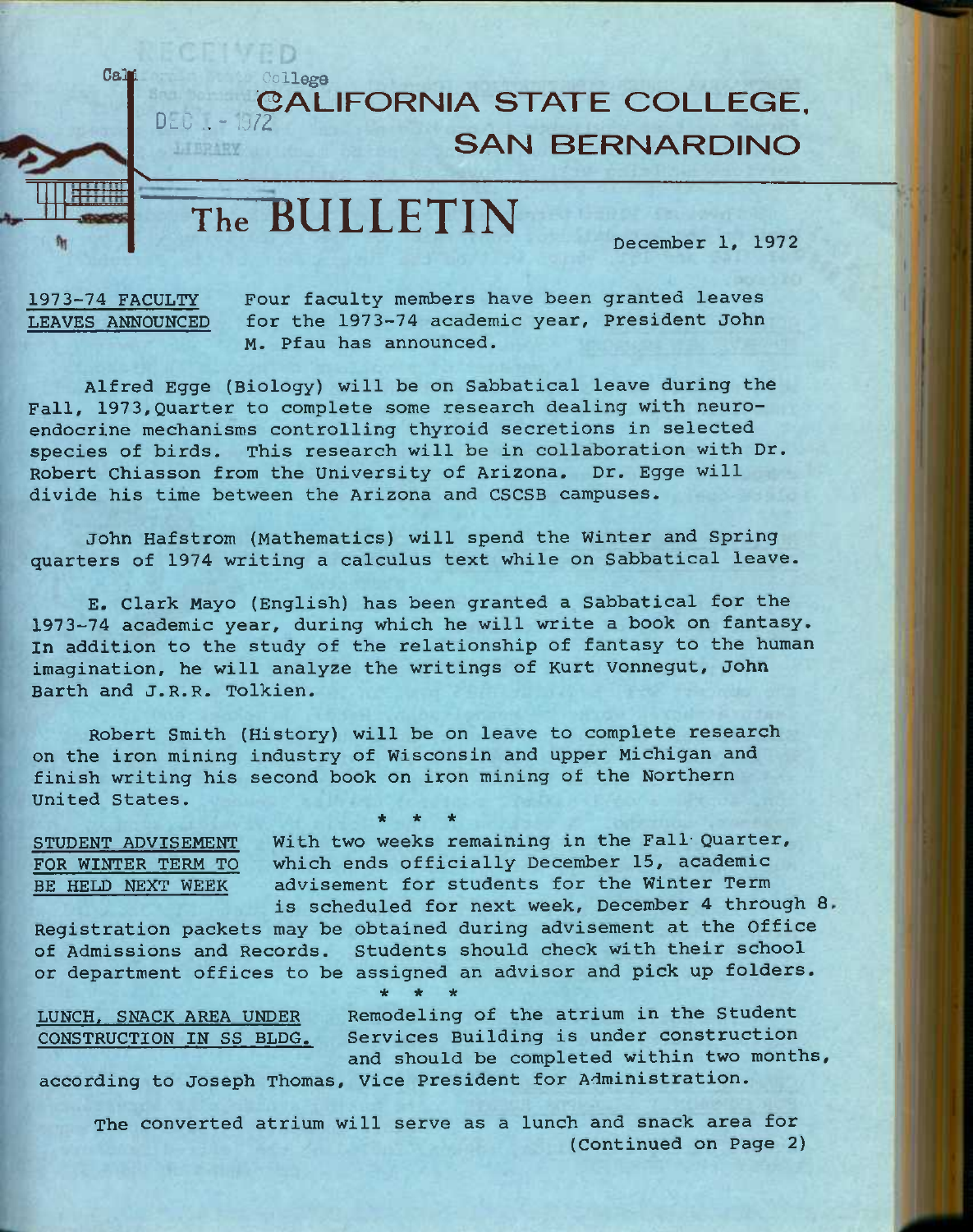**LUNCH AREA UNDER CONSTRUCTION (Cont'd) faculty, staff and students.** 

**A unique ceiling will be** 

**formed by four skylights to provide natural lighting and protection from wind and rain. The present vending machines in the Student Services Building will be moved to the patio area.** 

**Physical Plant personnel are doing the work of remodeling. Next on the schedule for conversion of the SS Building will be Rooms 147, 149 and 151, which will be the future home of the Personnel Office.**  *ie \* \** 

**COLLEGE CAFETERIA**  TO HAVE NEW MANAGER

**Saga Food Service has appointed a new Cafeteria manager to the CSCSB campus. Ron Bowers, former manager of a college cafeteria in Missouri, ;** 

**will succeed Dean Stack who has been assigned to the business and =**  industrial division of the Saga company.

**\* \* \*** 

**Mr. Stack, CSCSB Cafeteria Manager for two years, will remain on campus for a few weeks, after which Mr. Bowers will take over complete operation of the College Cafeteria.** 

**MUSIC OF CHRISTMAS SEASON, Christmas season SUNDAY EVE CONCERT PRESENTATION music will be** 

**presented Sun-**

**day evening, Dec, 3, by the Concert Choir and Choral Society of the College.** 

**Directed by Loren Filbeck, Asst. Prof, of Music, the concert will begin at 8:15 p.m. in PS-10. It will feature sacred works by Mendelssohn, Handl, Bruckner and**  Zimmermann. Baroque cantatas by Buxtehude and Bach will be sung **by the Choral Society, comprised of townspeople and College faculty**  and staff. Soloists include Joseph Chouinard, bass; Carol Welling**ton, soprano? Gail Bakker, soprano? Charles Sweeney, tenor? and Kyla DeRemer, soprano. A setting of the Gloria by Vivaldi, sung by Choir and Society will feature Marta Aldrich, Juanita Phillipsen, Vicki Muto,Charles Sweeney, Marilyn Jackson and Debbie Keenan, soloists.** 

**Accompanists include Virginia Beaver and Glenn Litton, violin? Michele Brosseau, cello? Carole Dockstader and Debbie Selby, flute? Dennis Dockstader, harpsichord; Juan Barfield, viola; Lucy Litton, contrabass? and Rick Ohlendorf, oboe.** 

**The Christmas concert will be the CSCSB directing debut for Prof. Filbeck. The concert is free of charge and open to the public.** 

**\* \* \*** 

**CHAMBER SINGERS SCHEDULED The Chamber Singers of the College**  FOR COMMUNITY & CAMPUS EVENTS are making a number of appearances **before community groups and campus** 

**events during the holiday season, including the Retired Teachers (Continued on Page 3) 2**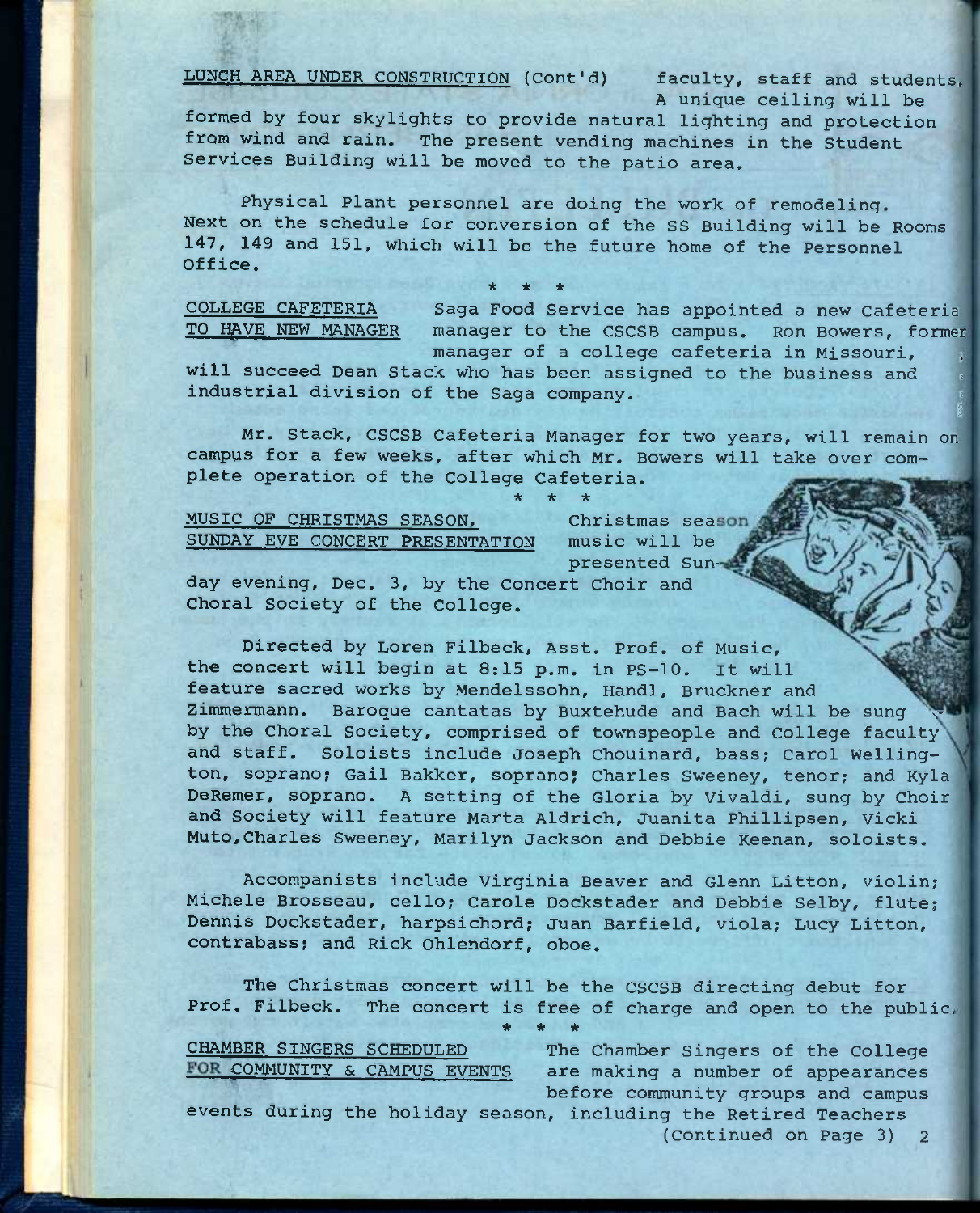**CHAMBER SINGERS - (Cont'd) Assn., Kiwanis Club and Art Gallery Show.**  *•k \* \** 



**A plethora of art events will hit the campus next week, a fitting background for the opening of the College's new Gallery, which will be launched by an exhibit of** 

contemporary paintings and sculpture from major Los Angeles galleries. Open house will be Wednesday, Dec. 6, 3-5 p.m.

**+** 

**All members of the campus community and the public are invited to view the exhibition and the gallery, according to Don Woodford,**  The collection will continue to be on exhibit **through January 5; hours; 9 a.m. to noon; 1 to 4 p.m., Monday through Friday; 10 a.m. to 2 p.m., Saturday; and 1 to 5 p.m., Sunday.** 

**STUDENT ART FESTIVAL Hand—carved wooden toys, ceramic plates FEATURES SALE OF TOYS. pottery and paintings will be offered**  for sale at the Student Art Festival, **Thursday, Dec, 7, 10 a.m. in the Fine** 

**Arts Bldg. patio until 5 p.m. Also available for sale during the event will be prints, manuscripts and posters from galleries in Los Angeles. Sponsored by the Art Students Society at the College, the festival and pre-Christmas sale will feature crafts and art work made by students both as class projects and for the festival.** 

**During the noon hour an instrumental, woodwind and string ensemble will present a music program conducted by Richard Saylor, Prof, of Music. The day-long festival is open to the public as well as the entire College community.** 

**+** 

# exhibits!

**Three senior art exhibits will open on campus next week. Bruce Decker will have a showing of furniture and crafts. Karon Jane Boyd will** 

**exhibit her sculpture. Both exhibits will be in the Library Main and Fourth Floors, Monday-Thursday, 8 a.m.-10 p.m.; Friday 8 a.m. to 5 p.m. beginning December 4, continuing through December 8.** 

**An exhibit of the paintings of Ron Plants will be held December 4-8 in PS-22, the former Art Gallery. (Call Art Dept. for hours.) \* \* \*** 

**TWO STAFF MEMBERS Lyn Young, Library Assistant, and Mary Dye,**  Secretary to the President, were honored by

**the Staff Council at its last meeting November 22. The two former members of the Council received recognition in honor of their services. Mrs. Young was chairman for three years and Mrs. Dye for four. Each was presented with a desk set containing a plaque insert noting their years in office.** 

**At the same meeting three new council members were named as the (Continued on Page 4)** 3